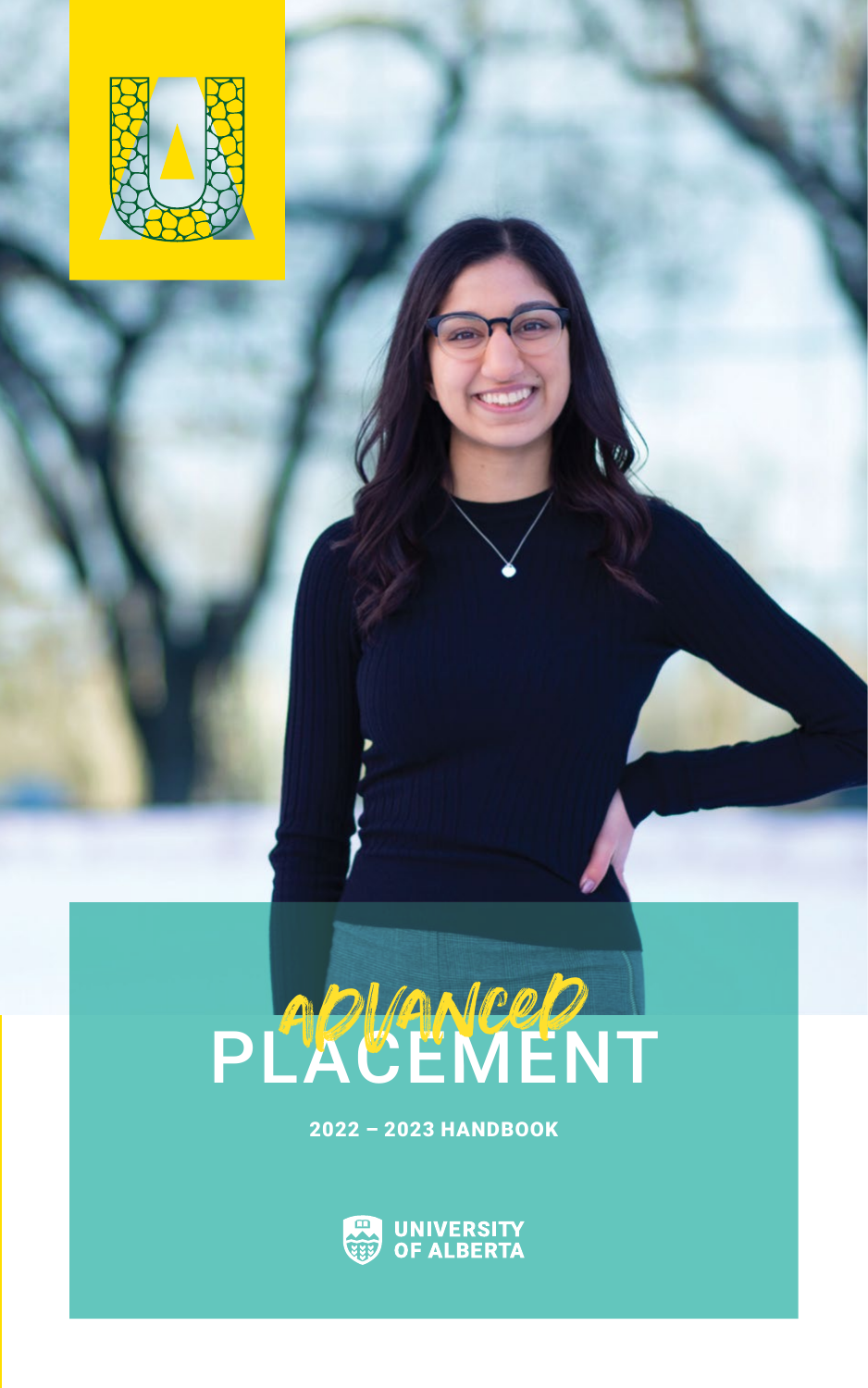# MEETAD

### **AZRA** AP STUDENT

**Azra is an Honors Psychology student from White Rock, BC. She has continued to challenge herself and seize opportunities at the U of A — like working as an undergraduate research assistant in the Memory for Events Lab, where she is completing her thesis project studying visual perspective in autobiographical memory.**

"I came into university knowing I wanted a career where I could help people, and now I get to conduct research and learn how people's brains work — which I absolutely love. I've found things I'm passionate about that make me excited every day. Very few people know what they want to do for the rest of their lives — and that's okay! University is a time to explore, try new things, and find what fuels you."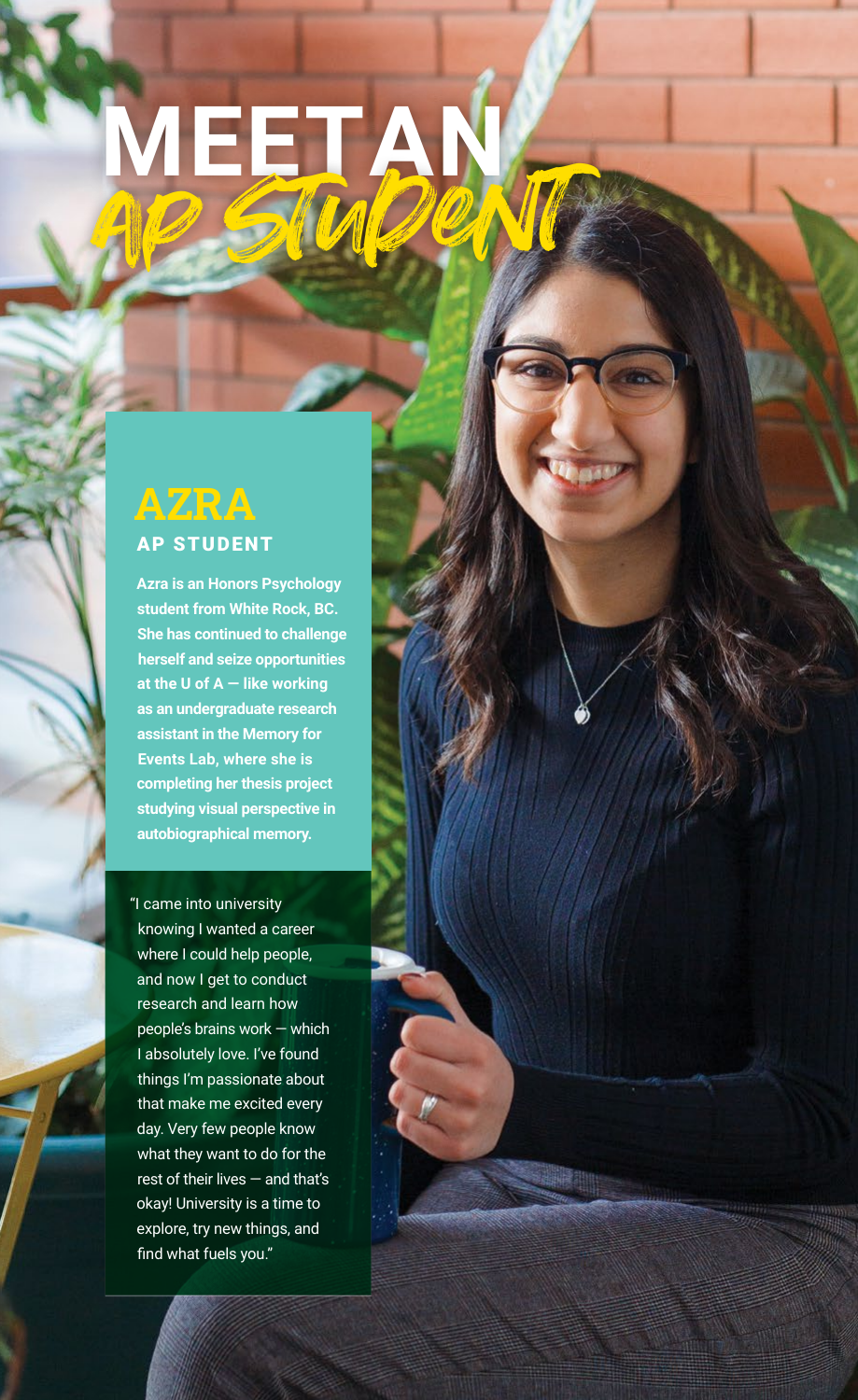# **FIND YOUR PURPOSE**

We know you are going to do big things, and the U of A is going to get you there.

#### AP STUDENTS EXCEL HERE

You are curious, clever, and like to go that extra kilometre  $-$  and so does the U of A. As a top-ranked, research-based institution, we provide the kind of academically-focused environment in which AP students thrive. From honors and certificate programs, to research opportunities, to co-op and internships — you'll pursue your academic interests and discover a new passion here.

#### READY FOR RESEARCH

Many AP students like to dive right into research opportunities while still in high school. The Festival of Undergraduate Research and Creative Activities (FURCA) invites AP students to present their research work, network with U of A students who are involved in exciting research across all disciplines on campus, and receive constructive feedback. Stay up to date with event opportunities at **uab.ca/recruitmentevents**

#### START WITH A SCHOLARSHIP

The U of A administers over \$34 million in undergraduate financial support every year. Historically, more than half of eligible AP students receive a scholarship offer. **uab.ca/awards**

**Enriched Scholar Scholarship:** As an AP student you may be eligible to receive up to \$5,000 as recognition for your achievements in an academically-rigorous program.

#### AP RECOGNITION

We applaud your achievements in pursuing AP, and want to see you continue your studies here at the University of Alberta.

**Advanced Standing:** If you achieve a final AP grade of 4 or higher on identified AP exams, you can receive Advanced Standing by one of the following means:

- **• Transfer credit** is university-level credit for AP work completed in high school, meaning you will have the option not to take that course in university.
- **• Advanced placement** allows you to register in a senior-level course without taking the junior-level course first.
- **• Credit by Special Assessment (CSA)** enables you to challenge a university course for credit by writing a special exam. Administered by our faculties directly.

Visit **uab.ca/AP** for further details, including transfer credit implications for professional programs.

#### AP CAPSTONE EXTRA CREDIT

We are proud to recognize the AP Capstone Program with three additional credits granted to students who successfully complete the full AP Capstone Diploma. **uab.ca/AP**

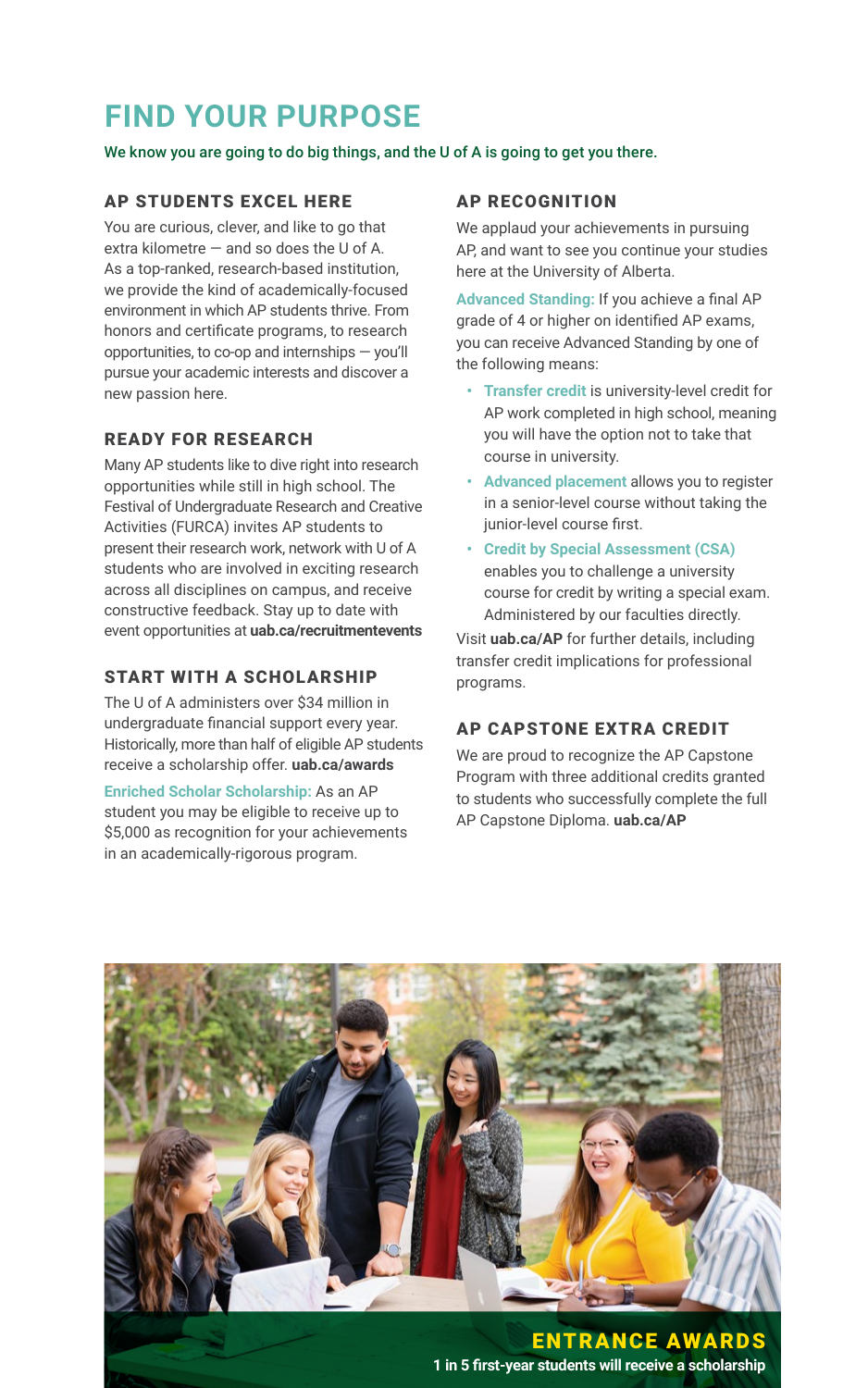



AGFOR CENTRE **The top floor has 1/3 acre of greenhouse space**

## **ADMISSION FOR AP STUDENTS**

The advantage is already yours, with several ways to gain admission.

#### DUAL ADMISSION

If you are completing AP exams in conjunction with your high school curriculum, we will use the higher of your AP score or high school grade for admission. To calculate an admission average using AP results, you can convert your scores into percentages as outlined in the chart on the right. For example:

#### **AP BIOLOGY 4 > 80% GRADE 12 BIOLOGY**

If you finish with 80% in Grade 12 Biology and score a 4 on your AP Biology exam (which converts to 86%), we will use the higher AP grade in considering your admission.

#### **TRANSCRIPTS**

Regardless of whether you are eligible for transfer credit, you must submit a final and official AP Score Report by August 1. At the time of your exam, you can request your transcript be sent directly to the University of Alberta or you can contact the College Board. **uab.ca/aftapp**

#### Institution code: 0963

#### AP GRADE CONVERSION SCALE

| <b>AP RESULT</b> | <b>EQUIVALENT</b>          |
|------------------|----------------------------|
|                  | 96%                        |
|                  | 86%                        |
|                  | 76%                        |
|                  | 65%                        |
|                  | Not accepted for admission |

#### ADVANCED STANDING CHART **NOTES**

- **1 For students entering the Faculty of Engineering:** Transfer credit for the first (qualifying) year courses does not reduce the minimum load requirement of 37.0 units.
- **2 Credit by Special Assessment (CSA):** To earn credit, students are able to challenge the university-level class, often through a special exam. There are no fees for CSA exams; however, the results from CSA exams appear on your UAlberta transcript.
- **3 Students who have not taken Physics C (Electricity and Magnetism plus Mechanics):** and wish to take further physics courses should consult the Department of Physics.
- **4** When students are instructed "not to take" a specific course and a generic 100-level credit is granted, this credit may be used to meet the prerequisite for any higher‑level course requiring the specific course in question.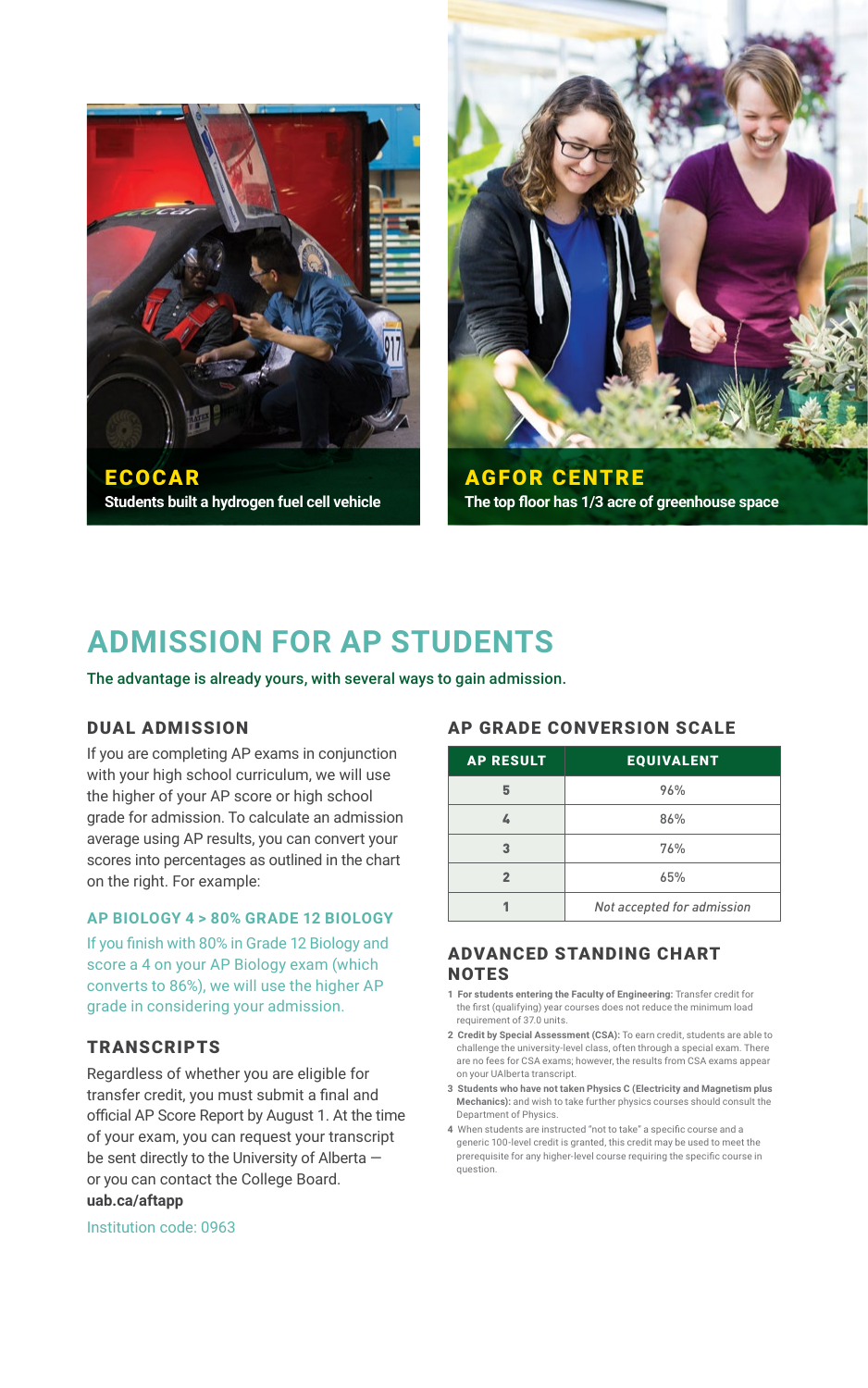### **ADVANCED STANDING CHART FOR AP COURSES**

| <b>AP COURSES</b>                                                      | <b>UALBERTA EQUIVALENTS</b>                                                                                             | <b>AUGUSTANA EQUIVALENTS</b><br>(Camrose, Alberta)               |
|------------------------------------------------------------------------|-------------------------------------------------------------------------------------------------------------------------|------------------------------------------------------------------|
| AP CAPSTONE DIPLOMA                                                    | 100-level Open Elective (★3)                                                                                            | 100-level Open Elective (★3)                                     |
| ART HISTORY                                                            | HADVC 1XX ( <b>★6</b> )                                                                                                 | AUART 100 ( $\star$ 3) & 102 ( $\star$ 3)                        |
| <b>BIOLOGY</b>                                                         | BIOL 107 (★3)                                                                                                           | AUBIO 111 (★3)                                                   |
| <b>CALCULUS AB</b>                                                     | MATH 114 $(*3)$                                                                                                         | AUMAT 110 (★3)                                                   |
| <b>CALCULUS BC</b>                                                     | MATH 114 (★3) [or MATH 100 (★3.5)] (see note 1)                                                                         | AUMAT 116 (★3)                                                   |
| <b>CHEMISTRY</b>                                                       | Students may apply to write a CSA examination in<br>CHEM 101 (★3) [or CHEM 103 (★4.3)]<br>(see notes 1, 2)              | AUCHE 100-level $(*3)$                                           |
| <b>CHINESE LANGUAGE &amp; CULTURE</b>                                  | CHINA 200-level (★3)                                                                                                    | AU Language 200-level (★3)                                       |
| <b>COMPARATIVE GOVERNMENT</b><br><b>&amp; POLITICS</b>                 | POLS 100-level (★3) (not to take POLS 101)                                                                              | AUPOL 100-level (★3)                                             |
| <b>COMPUTER SCIENCE PRINCIPLES</b>                                     | CMPUT 101 (★3)                                                                                                          | AUCSC 100-level $(*3)$                                           |
| <b>COMPUTER SCIENCE A</b>                                              | CMPUT 174 (★3)                                                                                                          | AUCSC 111 (★3)                                                   |
| <b>ENGLISH (LANGUAGE &amp; COMPOSITION)</b>                            | ENGL 100-level (★3) (not to take WRS 101) [or<br>100-level complementary studies elective (★3) for<br>Engineering only] | AUENG 100-level $(*3)$                                           |
| <b>ENGLISH (LITERATURE &amp; COMPOSITION)</b>                          | ENGL 100-level $(\star 3)$ [or 100-level complementary<br>studies elective (★3) for Engineering only]                   | AUENG 100-level (★3)                                             |
| <b>ENVIRONMENTAL SCIENCE</b>                                           | 100-level Science Option (★3)                                                                                           | AU Science 100-level (★3)                                        |
| <b>EUROPEAN HISTORY</b>                                                | HIST 100-level (★6) (not to take HIST 111 or 112)                                                                       | AUHIS 100-level $(*6)$<br>(not to take AUHIS 201 or 202)         |
| <b>FRENCH LANGUAGE &amp; CULTURE</b>                                   | FREN 100-level $(*3)$                                                                                                   | AUFRE 100-level $(*3)$                                           |
| <b>GERMAN LANGUAGE &amp; CULTURE</b>                                   | GERM 100-level (★3)                                                                                                     | AUGER 100-level $(\star 3)$                                      |
| <b>HUMAN GEOGRAPHY</b>                                                 | HGEO 100 (3) 100 ( $\star$ 3)                                                                                           | AUGEA 100-level (★3)                                             |
| <b>ITALIAN LANGUAGE &amp; CULTURE</b>                                  | ITAL 100-level $(*3)$                                                                                                   | AU Language Option 100-level (★3)                                |
| JAPANESE LANGUAGE & CULTURE                                            | JAPAN 201 $(*3)$ & 202 $(*3)$                                                                                           | AU Language 200-level (★6)                                       |
| LATIN                                                                  | LATIN 300-level $(*3)$                                                                                                  | AULAT 200-level (★3)                                             |
| <b>MACROECONOMICS</b>                                                  | ECON 102 $(*3)$                                                                                                         | AUECO 102 (★3)                                                   |
| <b>MICROECONOMICS</b>                                                  | ECON 101 $(*3)$                                                                                                         | AUECO 101 (★3)                                                   |
| <b>MUSIC THEORY</b>                                                    | MUSIC 155 (★3)                                                                                                          | AUMUS 160 (★3)                                                   |
| <b>PHYSICS C: ELECTRICITY &amp; MAGNETISM</b><br><b>PLUS MECHANICS</b> | PHYS 144 (★3)                                                                                                           | AUPHY 110 (★3)                                                   |
| <b>PHYSICS 1 PLUS PHYSICS 2</b>                                        | PHYS 124 (★3) (see note 3)                                                                                              | AUPHY 104 (★3)                                                   |
| PSYCHOLOGY                                                             | PSYCO 104 (★3)                                                                                                          | AUPSY 100-level (★3)<br>(not to take AUPSY 103)                  |
| <b>SPANISH LANGUAGE</b>                                                | SPAN 100-level (★3)                                                                                                     | AUSPA 100-level (★3)                                             |
| <b>SPANISH LITERATURE &amp; CULTURE</b>                                | SPAN 200-level (★6)                                                                                                     | AUSPA 200-level $(\star 6)$                                      |
| <b>STATISTICS</b>                                                      | STAT 151 (★3)                                                                                                           | AUSTA 153 (★3)                                                   |
| STUDIO ART: 2-D DESIGN                                                 | ART 134 ( $\star$ 3) & DES 135 ( $\star$ 3)                                                                             | AUART 111 (★3) & AUART 100-level (★3)<br>(not to take AUART 112) |
| STUDIO ART: 3-D DESIGN                                                 | ART 134 ( $\star$ 3) & DES 135 ( $\star$ 3)                                                                             | AUART 111 ( $\star$ 3) & 112 ( $\star$ 3)                        |
| <b>STUDIO ART: DRAWING</b>                                             | ART 100-level $(*3)$ (not to take ART 240)                                                                              | AUART 100-level (★3)                                             |
| UNITED STATES HISTORY                                                  | HIST 100-level $(*6)$                                                                                                   | AUHIS 100-level (★6)                                             |
| <b>US GOVERNMENT &amp; POLITICS</b>                                    | POL S 100-level (★3)                                                                                                    | AUPOL 100-level $(*3)$                                           |
| <b>WORLD HISTORY</b>                                                   | CLASS 100-level (★3) & HIST 100-level (★3)<br>(not to take CLASS 110, or HIST 110, 111, or 112)                         | AUHIS 104 ( $\star$ 3) & 105 ( $\star$ 3)                        |